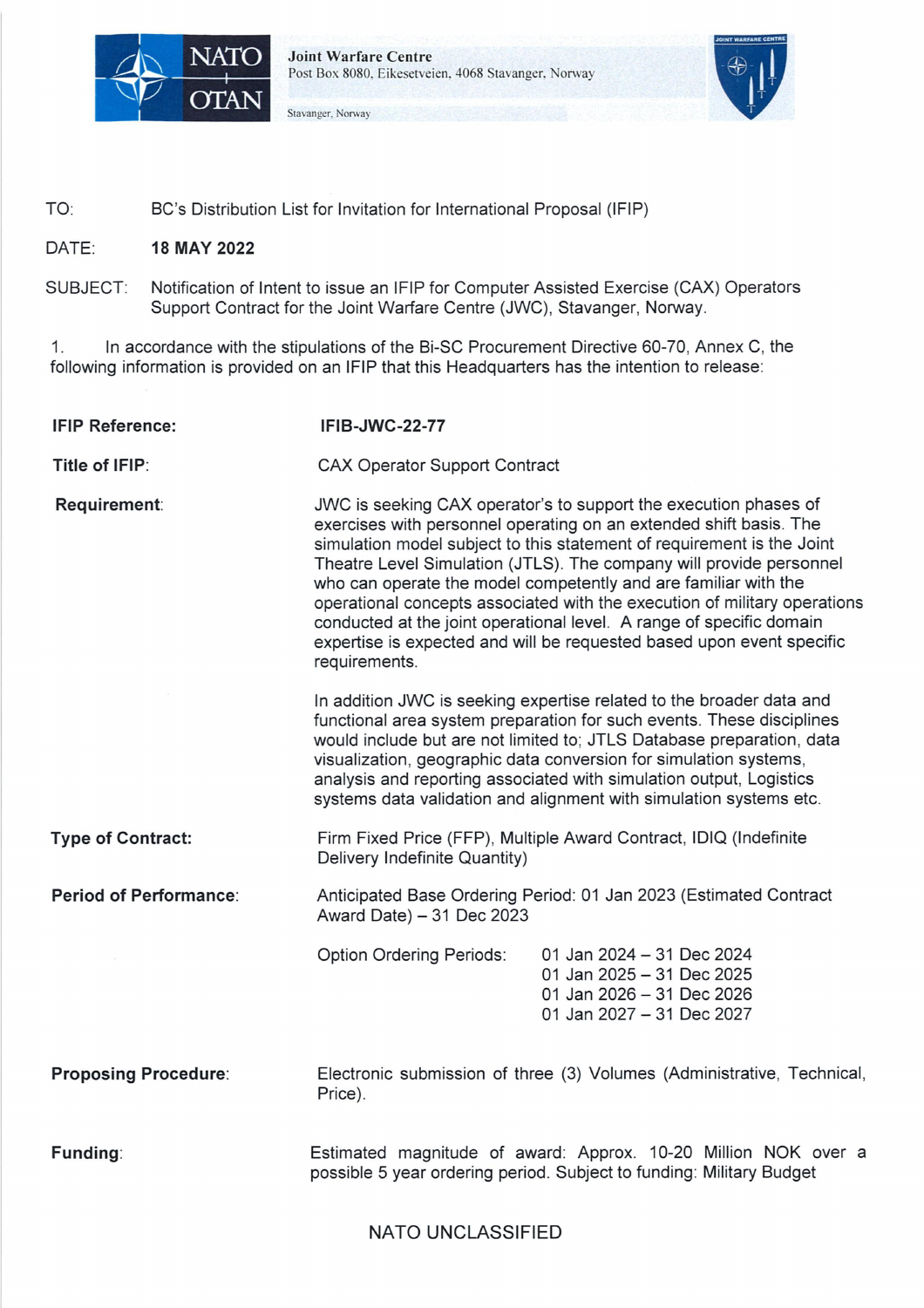## NATO UNCLASSIFIED

| <b>Classification:</b>        | <b>NATO UNCLASSIFIED</b>                                                                                                                                                                                                                                                                                                                                                                                                                                                                                                                                                                                                                                                       |
|-------------------------------|--------------------------------------------------------------------------------------------------------------------------------------------------------------------------------------------------------------------------------------------------------------------------------------------------------------------------------------------------------------------------------------------------------------------------------------------------------------------------------------------------------------------------------------------------------------------------------------------------------------------------------------------------------------------------------|
| <b>Issue Date:</b>            | July 2022, (target date).                                                                                                                                                                                                                                                                                                                                                                                                                                                                                                                                                                                                                                                      |
| <b>Proposal Closing Date:</b> | Oct 2022, (target date)                                                                                                                                                                                                                                                                                                                                                                                                                                                                                                                                                                                                                                                        |
| Eligibility:                  | Governmental or Commercial entities (1) that originate and are<br>chartered/incorporated within NATO-member nations, (2) that maintain a<br>professionally active facility (office, factory, laboratory, etc.) within NATO-<br>member nations and (3) that provide the funding for the aforementioned<br>requirement. Companies which have performed similar contracts within<br>the last three years substantially similar in scope to the requirement<br>described in the solicitation. Contractor personnel performing services<br>under the contract must be citizens of a NATO nation and have<br>appropriate professional training and experience in a related field(s). |
| Delivery location(s):         | Stavanger, Norway                                                                                                                                                                                                                                                                                                                                                                                                                                                                                                                                                                                                                                                              |
| <b>Partial Offers:</b>        | Not Authorized                                                                                                                                                                                                                                                                                                                                                                                                                                                                                                                                                                                                                                                                 |
| Website:                      | www.jwc.nato.int                                                                                                                                                                                                                                                                                                                                                                                                                                                                                                                                                                                                                                                               |

2. Joint Warfare Centre will directly e-mail this IFIP to all potential offerors and will post the tender documents on the Web site above. You are hereby invited to continue to nominate any additional companies by email and before **30 June 2022,** the name, full address, Point of Contact, telephone, and email address, of other potential offerers established within your country. This and any other correspondence hereto is to be addressed to:

Email: NATO UNCLASSIFIED julie.hansen@jwc.nato.int and andres.rincon@jwc.nato.int and pcs@jwc.nato.int

Kjetil Sand NATO Civ, A3 Chief Purchasing & Contracting Joint Warfare Centre